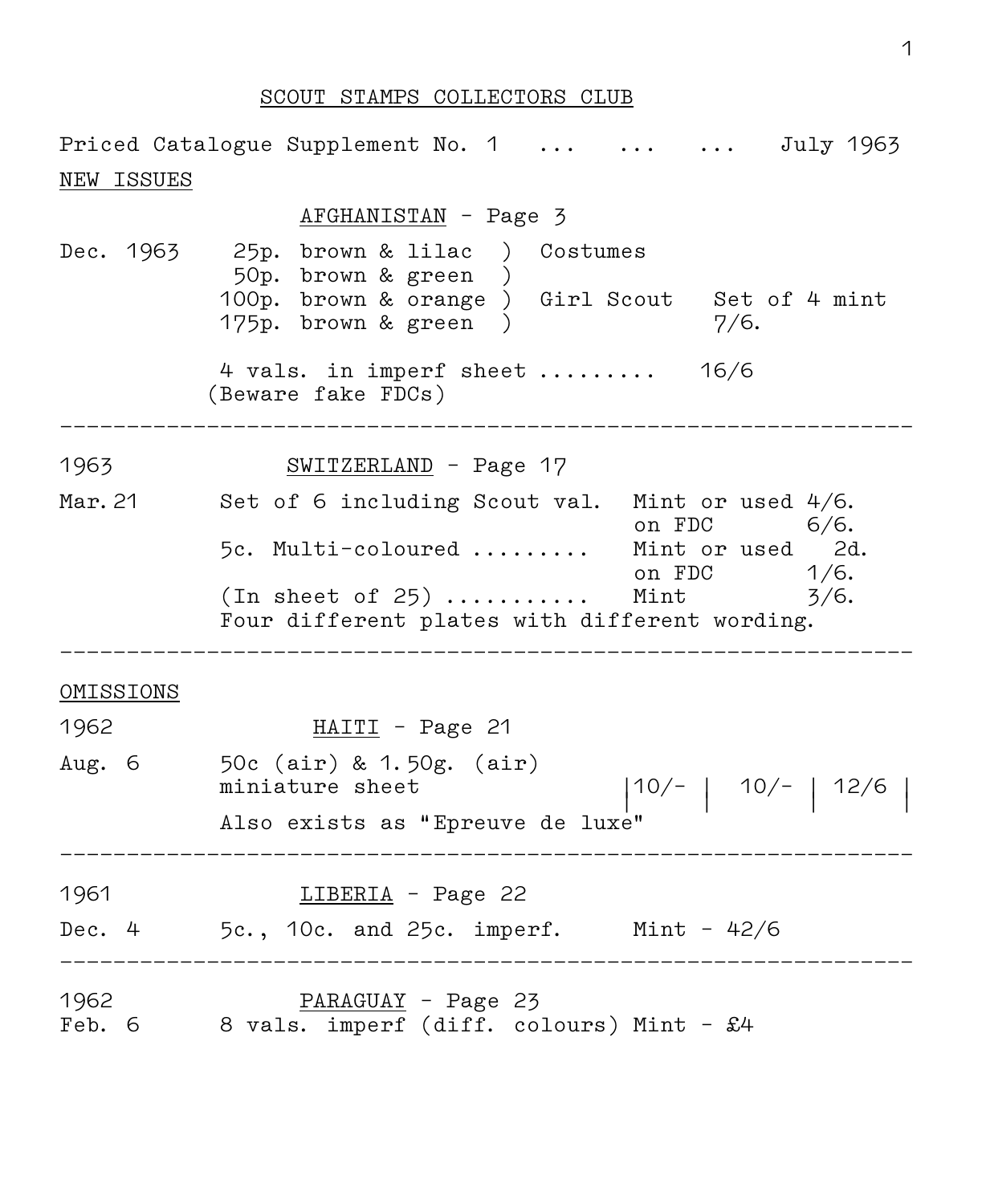## PRICE CHANGES & CORRECTIONS

|        | Page $3$ - Afghanistan 1962 set of 8    Mint $7/6$<br>(Beware of fake FDCs)                                        |
|--------|--------------------------------------------------------------------------------------------------------------------|
|        | Argentine - Price changes $\ldots$ 6d., 8d., 3/6                                                                   |
|        | Austria 1951 -- Price changes   7/6, 4/6, 20/-                                                                     |
|        | Page 4 - Barbados - Price change    FDC - $15/-$                                                                   |
|        | Brazil $1954$ - FDC Date - 2nd Aug.<br>Price change $\ldots$ FDC - $7/6$                                           |
|        | Page $5$ - Cuba 1957 - Price change    FDC - $7/6$                                                                 |
| Page 6 | Dutch Fast Indies 1937<br>Price change    10/- 10/- 30/-                                                           |
|        | Page 8 - Greece 1960 - FDC Date 23rd Apl.                                                                          |
|        | Page $9$ - Holland $1937$ - Price change   FDC - $30/-$ +                                                          |
|        | Hungary 1925 - Add date - 6th May.<br>Price changes  (set) Mint or used 70/-<br>1000K. Mint or used $15/-$         |
|        | Hungary $1939$ - Price change.   FDC - 20/-                                                                        |
|        | Hungary $1940$ - Price change.   FDC - 20/-                                                                        |
|        | Hungary 1941 - FDC Date - 24th Mar.                                                                                |
|        | Page 10 Jamaica 1952 - Price change  FDC - $10/-$                                                                  |
|        | Korea 1962 - Insert prices    1/6 1/6 2/6                                                                          |
|        | Page 11 Liechtenstein 1932 - FDC Date 19 Dec.<br>Price changes. (set of 3) $60/- 65/-$<br>$30 + 10$ r. $30/- 30/-$ |
|        | Liechtenstein 1953 - Amend mint price to 35/-                                                                      |
|        | Page $12$ - Lithuania $1938$ - Price changes $70/-$ M. or U.                                                       |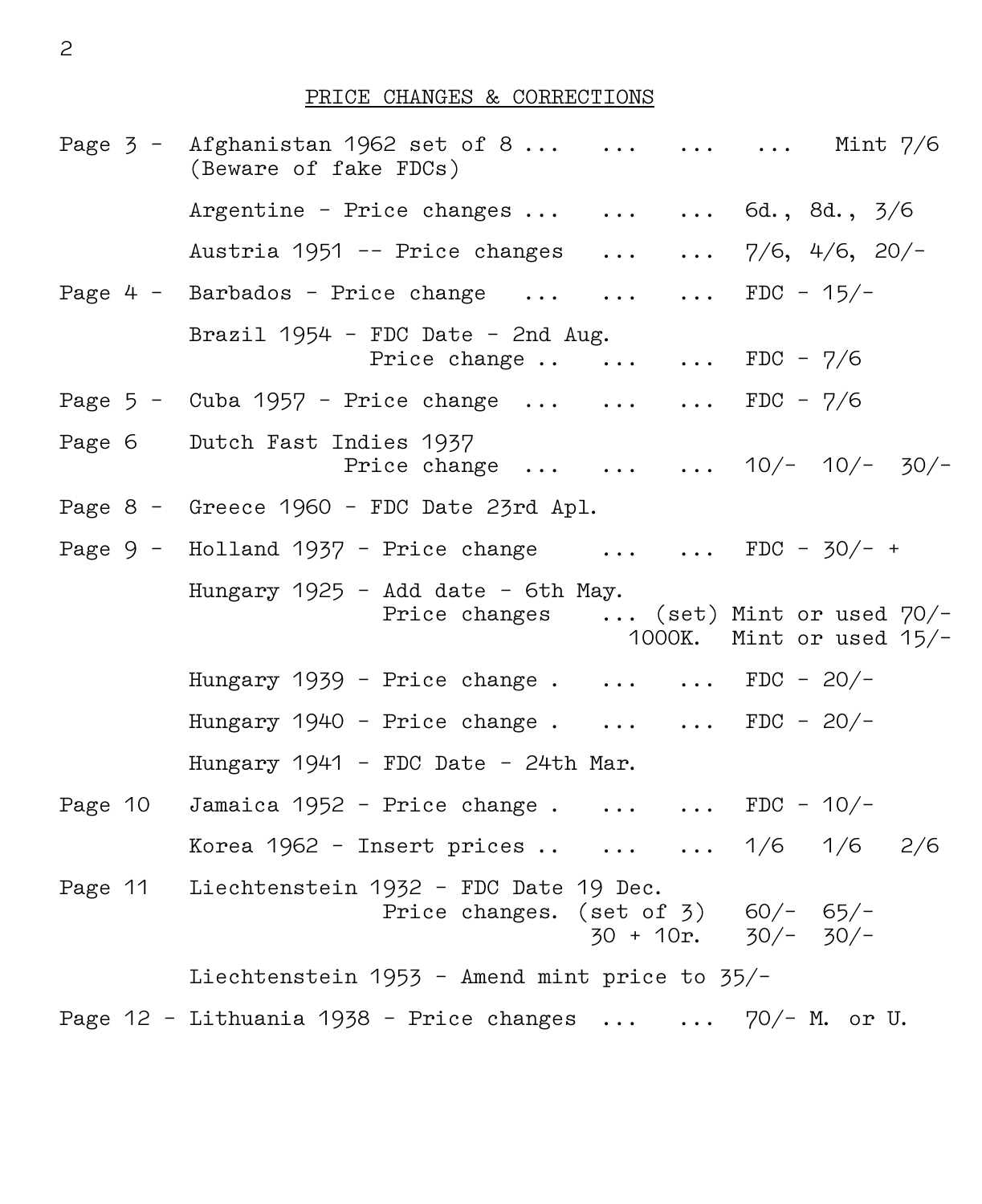Mafeking 1900 – Price changes.

1d. (superb, well-centred) ... ... ... £18, £15.<br>1d. (good copy) ... ... ... ... ... £15. £10 1d. (good copy) ...  $\cdots$  ...  $\cdots$  ...  $\cdots$ 1d. (fair condition) ... ... ... ... £7%. 3d. 18½mm. – Delete reference to £11 Increase mint prices by £2 each. 3d. 21mm.  $(superb copy)$  ... ... ... ...  $$55, $32\%$  $(good copy)$  ... ... ... ... ... £50, £28 (cracked plate variety)... ... ... £50 Morocco 1962 – FDC Date – 8 Aug. Value to read – 20f. Page  $13$  - Nicaragua  $1949$  - Value to read - 2 cord. and price<br>change of this value  $20/- 15/$ change of this value Page 14 – Paraguay 1962 – Delete FDC price and show as 30/– for complete set on FDC. Persia 1950 - Price change for set ..  $\ldots$  25/- 25/-Page 15 – Philippines 1948 – Price change for perf. pair Mint.. ... ... ... 6/- Roumania 1931 – FDC Date – 9 Aug. Page 16 Roumania 1934 - Price changes  $\ldots$   $\ldots$  30/- 35/-Roumania 1935 - Price changes  $\ldots$   $\ldots$  30/- 35/- Roumania 1938, 1939 and 1940 In each case the date of the issue is 8 Jun. Page 17 – Syria 1958 – Amend Tunis to read Damascus. Thailand 1920 – Mint price for each set to read £12. 10. O. (Beware forgeries of USED stamps) Page 18 - Tunisia 1960 - Price changes  $\dots$   $\dots$   $\dots$  8/6, 10/-<br>30/- $30/-$